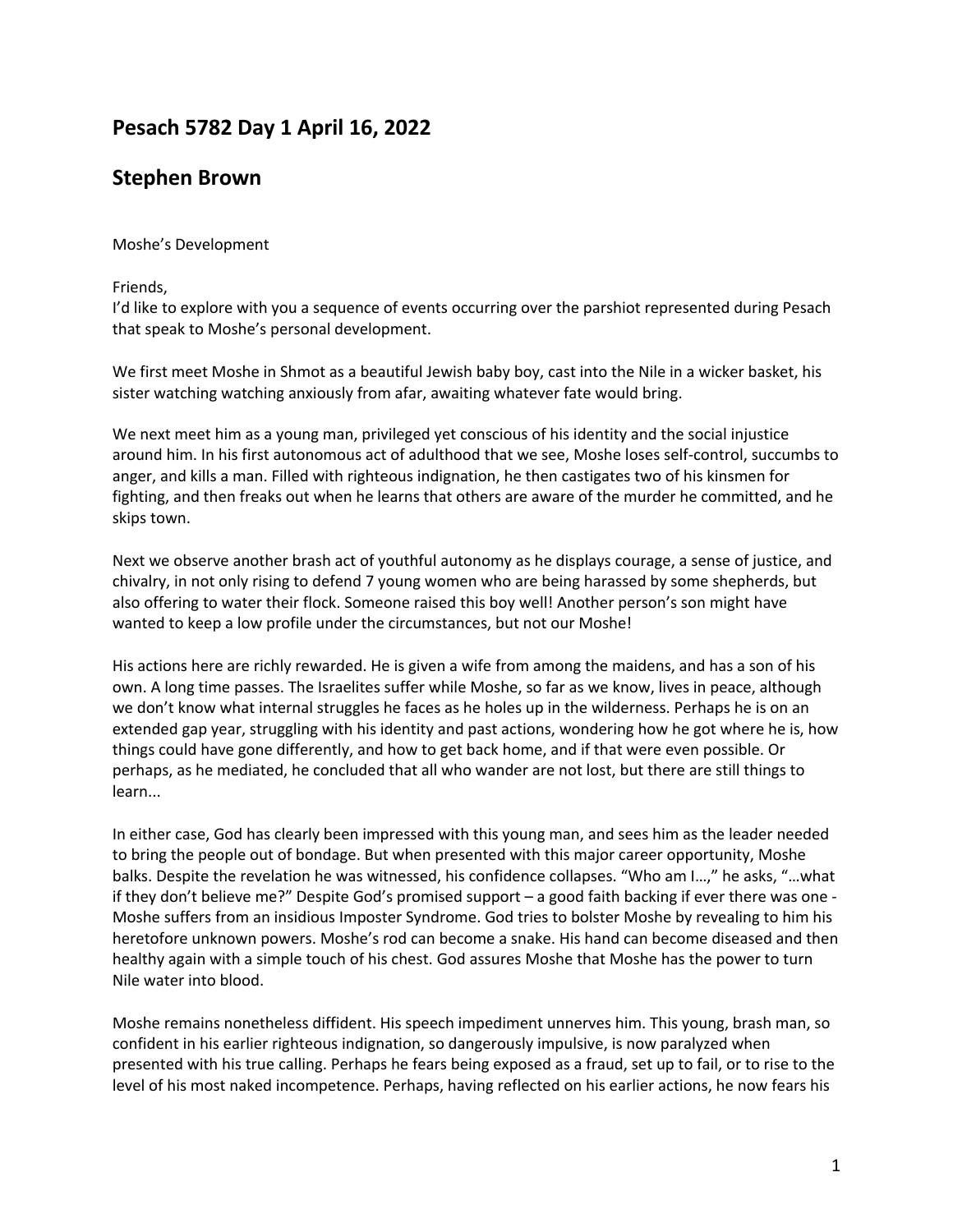power. With a wife and a kid, he's got more to lose. Perhaps being a husband and a father has made him more humble, more aware of his vulnerabilities and sensitivities.

At this point, his sponsor, who has a keen ability to identify talent, becomes irritated but understands that some support is necessary to nurture Moshe's early leadership. God begins by making Aharon Moshe's chief spokesperson, instructing essentially that Moshe will play the role of God to his brother. And so he sets Moshe off making sure to include the rod, just in case Moshe's personal powers of persuasion are insufficient. The question is whether Moshe really needs the rod, or whether it is a crutch – a prop to bolster his confidence. Regardless, Moshe and Aharon set off and assemble the people. Aharon does the talking; Moshe demonstrates his powers; the people are convinced.

The newly minted leadership team gingerly takes a courageous first diplomatic step with Pharoah - a verbal request to let the people go to a festival in the wilderness (Burning Man, or something like that). They are taken aback by Pharoah's harsh response – a big C-Suite FU (some of you may be familiar with such meetings…). Pharoah rebukes them, and further undermines their credibility with the Israelites by making the servitude even harsher. Shmot ends with Moshe as a shaken young leader in need of substantial confidence building. God steps in with some words of encouragement – "hang in there, Moshe, we've got 'em right where we want 'em…"

It doesn't help. Ve-era begins with a similar strategy. God tells Moshe to use his words to reassure the people –

ּלֹבֶّן אֵמְׂר לְבָנֵי־יִשְׂרָאֵל אֵׁנֵי יִהֹוָהֹ וְהוֹצֵאתֵי

"Say to the Israelite people that I am the Lord and will free them…" (6:4)

This, of course, does nothing to appease the dispirited population. Moshe disparages himself in protest when God instructs him once again to talk to Pharoah.

וַאֲנֵי עֲרֵל שְׂפָתֶיִם

"and I, a man of impeded speech'

When events run adversely, he loses self-confidence and falls back on old insecurities that render him incapacitated.

At this point, God institutes a subtle change in approach.

#### ֿוַיִדַבֵּר יִהֹוַה אֶל־מֹשֵׁה וְאֱל־אַהֲרֹן

God directly addresses Aharon in addition to Moshe. Except on one prior occasion, when God instructs Aharon to meet Moshe in the wilderness, God has previously only directly spoken Moshe. Now he directs both of them to proceed in freeing the Israelites. First, he sets Moshe off with the rod, and now he more explicitly enlists Aharon, perhaps, as a second supportive measure. When they next meet with Pharoah, God's direct instructions to the two brothers is precise: Moshe is to instruct Aharon to use Aharon's rod to turn into a serpent. It is Aharon's rod that then swallows the serpents created by Pharoah's lemmings.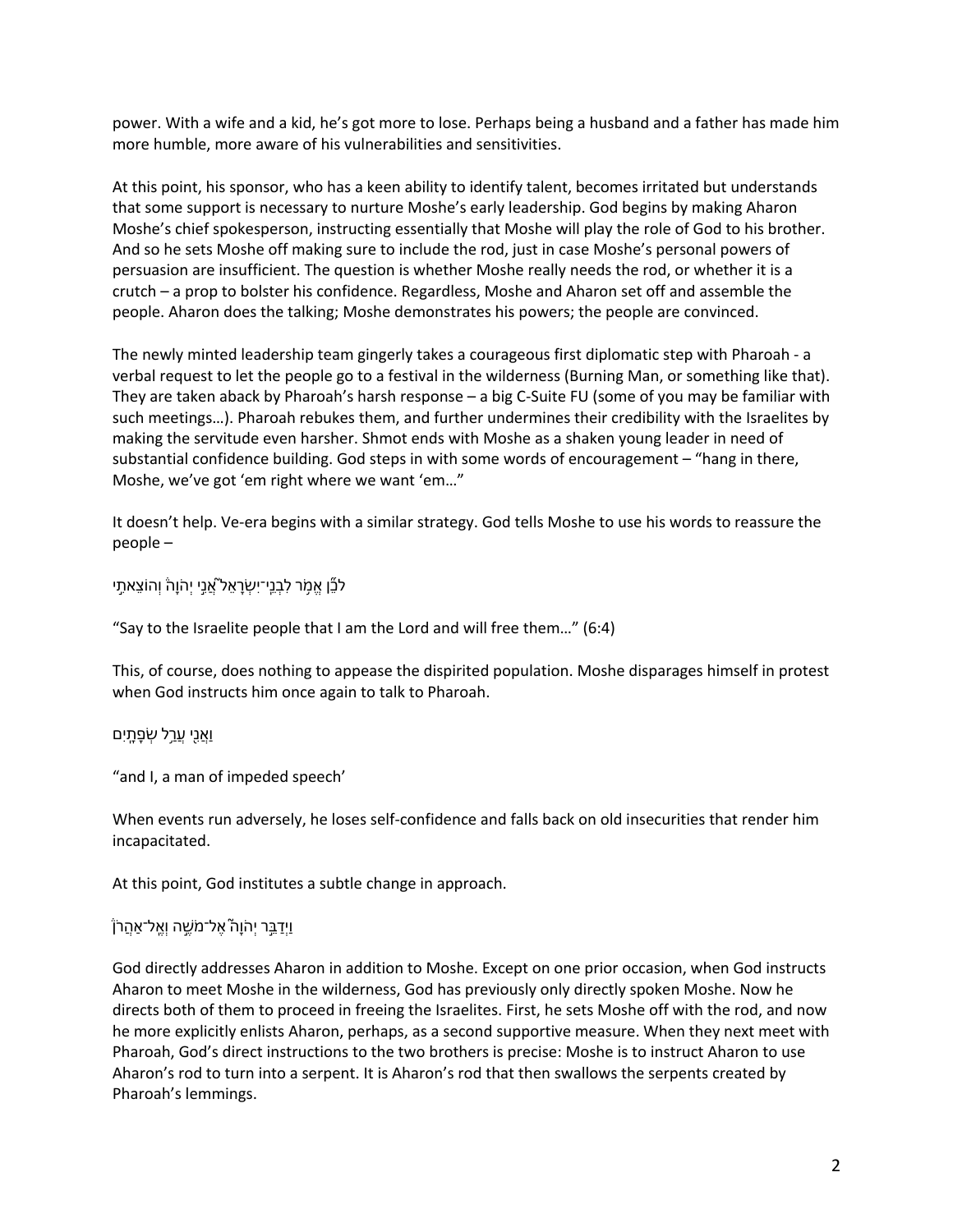At this point, God turns again to speaking only to Moshe, who then instructs Aharon. It is Aharon who is to use his rod to turn the water into blood. This is particularly interesting because God has previously assured Moshe that Moshe himself possessed the ability to turn Nile water into blood on his own. Perhaps God is still concerned that Moshe remains too insecure to exercise his innate power, or still too paralyzed by his inner demons. At the same time, God reasserts the fraternal hierarchy that had been deviated from briefly, perhaps to indicate his continued ultimate confidence in Moshe.

The dynamic is similar for the next two plagues: God directs Moshe to instruct Aharon to use his rod to bring on the frogs, and then the lice. But a shift occurs in the commands for the fourth and fifth plagues: Moshe is instructed to use only his words to herald the beasts and the pestilence. Aharon is removed as the intermediary agent. The dynamic shifts further in the 6<sup>th</sup> plague: Both Aharon and Moshe are instructed to take soot into their hands, but only Moshe is instructed to throw it toward the sky, which brings on the boils. This is a major new developmental milestone for Moshe. He doesn't need either his rod or Aharon. He finally utilizes the powers contained within his own hands.

For the seventh plague and eighth plagues, as we move from Ve'era to Bo, Moshe is instructed specifically to lift only his arm to begin the hail and then the locusts, although he holds out his rod perhaps still a bit insecure, or maybe somewhat apprehensive with the emerging understanding of the power he holds with just his hands. Or perhaps Moshe remains haunted by the power he took into his own hands so long ago when he killed the Egyptian.

By the ninth plague, however, Moshe now seems finally secure in his role. He is told to lift up his arm, and he does so, with no use of the rod. One can only imagine what he is feeling as he raises his arm and the darkness descends.

It is notable that God does not empower Moshe to initiate the final plague. Moshe is tasked with facilitating the necessary preparations for exile and Pesach, but Moshe has no direct role in the deaths of the firstborn. Perhaps God sees initiation of this action as not within the appropriate domain of any human, or perhaps he does not want to emotionally reinjure Moshe, whose life went dramatically askew after the first killing for which he was responsible so many years earlier.

Thus, over the course of several parashiot, from the time Moshe is a baby up through the  $10<sup>th</sup>$  plague, we see the developmental course of an individual who at first is completely helpless and ostensibly powerless, and who in his young adulthood succumbs to blind rage and an unbridled power that leads to his personal exile into the physical and perhaps psychological wildness. When later called upon to serve at the highest level, and given a strong nod of confidence by a leader who sees greatness within him, Moshe nevertheless falls into paralysis fed by deep insecurity. He is shackled by his self-perceived limitations, bound by his self-doubt, enslaved by his inner demons. With the careful, deliberate stepwise guidance of a leader who has bestowed enormous responsibility upon him, and some brotherly assistance, he grows sequentially more confident, until he ultimately reaches his full potential, his highest level of brilliant competence. To be sure, there is a lot more that can be explored about Moshe's personal development when we look at his actions at the Yom Suf, Mei Marivah, and the war with Amalek. And there are clear leadership lessons to be learned here about bringing along apprentices, mentees, and our children.

But there is a universal lesson here that resonates particularly on Pesach for all of us. It is one about unshackling ourselves from the emotions that derail us, liberating ourselves from the insecurities that oppress us, harnessing our self-discipline and freeing ourselves to realize our fullest potential. It is a